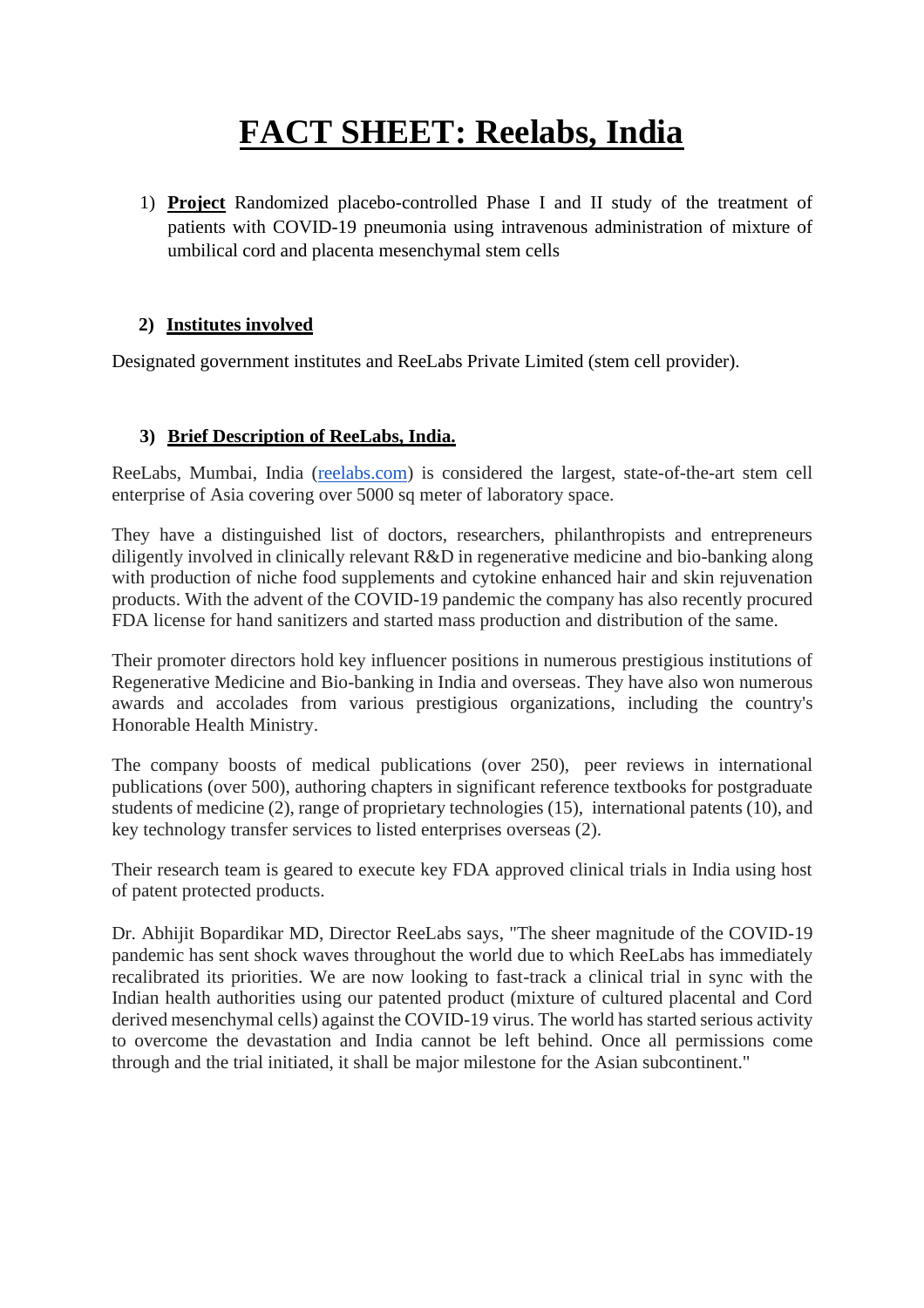#### **4) Urgent and unmet medical need**

India is on the verge of shifting from phase 2 to phase 3 of COVID-19 pandemic. Should this happen there will be an exponential increase in the number of patients. Statistics show that about 8% of patients of COVID-19 develop respiratory distress and may require artificial ventilation. At present in our country, even major cities and major hospitals do not have large number of ventilators and intensive care beds that could possibly be needed to take this burden. It is here, the use of MSCs becomes important, as the paper from China clearly shows that MSCs prevent moderate and severe patients from progressing to critically severe stage.

Since there is no other proven medicine or vaccine available the use of MSCs will fill a major unmet medical need and significantly reduce the Death rate.

# **5) Scientific rationale for the treatment**

- (a) The reason why moderate to severe patients deteriorate clinically to become severely critical is due to the 'Cytokine storm'. MSCs by the virtue of their paracrine mechanisms reduce the harmful effect of the Cytokine storm by (i) reducing the level of the harmful pro-inflammatory cytokine TNF-alpha and (ii) increasing the level of the protective anti-inflammatory cytokines IL-10,
- (b) Vascular endothelial growth factor and chemokine IP-10
- (c) MSCs improve the pulmonary microenvironment and lung function by differentiating into different types of alveolar epithelial cells
- (d) MSCs have immunomodulatory effect
- (e) MSCs improve the microvasculature of the lung tissue
- (f) It is well documented that the action of the COVID-19 virus is through ACE 2 receptors. MSCs are ACE 2 receptor negative and therefore cannot be infected by the virus.
- (g) The MSCs have been used in H5N1 (Annexure 7) and H7N9 (Annexure 8) infection earlier which are similar to COVID-19 infection and efficacy results have been published.

#### **6) Clinical Aspects of the project**

- a) The cells will be injected intravenously via an injection so there is no procedure involved.
- b) In Phase I of the project out of 20 patients in the moderate and severe category 10 patients will get the intravenous MSCs and 10 patients will get a placebo.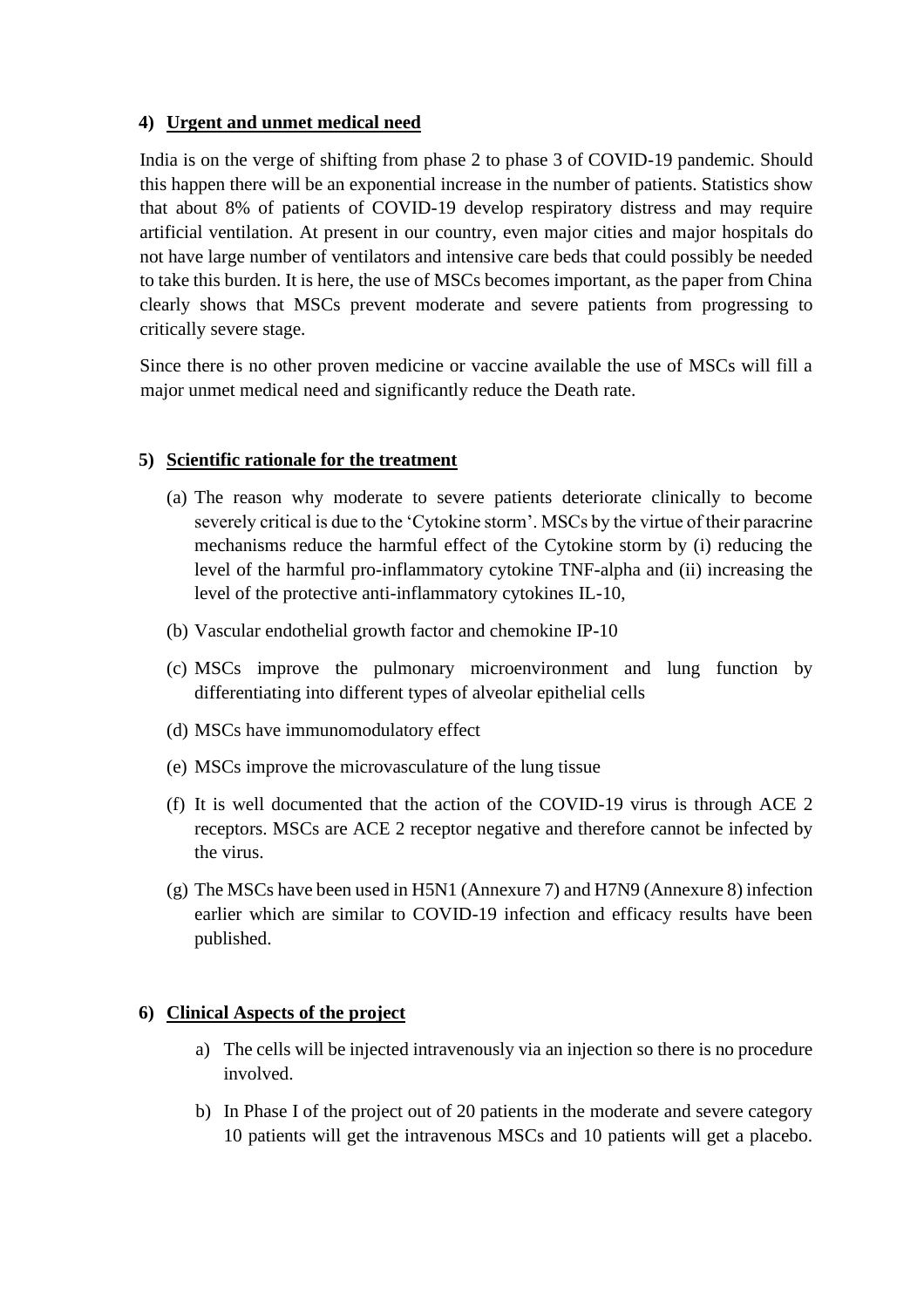All 20 patients will continue to get the standard treatments currently been given to them

- c) In Phase I the inclusions criteria will be moderate and severe patients and exclusion criteria will be mild and critical patients.
- d) Depending on the results of Phase I another 15/15 patients will get IV MSCs or Placebo.
- e) Special informed consent will be taken from the patients.

## **7) Cells that will be used as an intervention**

Cells used for this study are a mixture of MSCs derived from human umbilical cord blood and placenta. They will be obtained from ReeLabs, Mumbai which is a cGMP facility with a cord blood banking license and Form 29. 1 million cells/kg body weight will be injected intravenously over forty minutes with a speed of ~40 drops per minute.

## **8) Safety of Intravenous MSC**

There are over 990 papers on safety and efficacy of MSCs in various clinical conditions and there are 4 published papers that also show safety and benefit in treating COVID – 19 and other respiratory conditions caused by Viruses like H7N9 and H5N1. Since the cells will be given intravenously there is no risk of any interventional procedure. The safety of this intervention is therefore assured.

# **8) Ethical aspects of the treatment**

- (a) Ethical approval will be taken from the IECs of all applicable institutes before initiation of the project.
- (b) From the Ethical point of view, this is in complete alignment with the World Medical Association Declaration of Helsinki-Ethical Principles for Medical Research Involving Human Subjects Which states in paragraph 37 that

*"In the treatment of an individual patient, where proven interventions do not exist or other known interventions have been ineffective, the physician, after seeking expert advice, with informed consent from the patient or a legally authorised representative, may use an unproven intervention if in the physician's judgement it offers hope of saving life, re-establishing health or alleviating suffering. This intervention should subsequently be made the object of research, designed to evaluate its safety and efficacy. In all cases, new information must be recorded and, where appropriate, made publicly available."*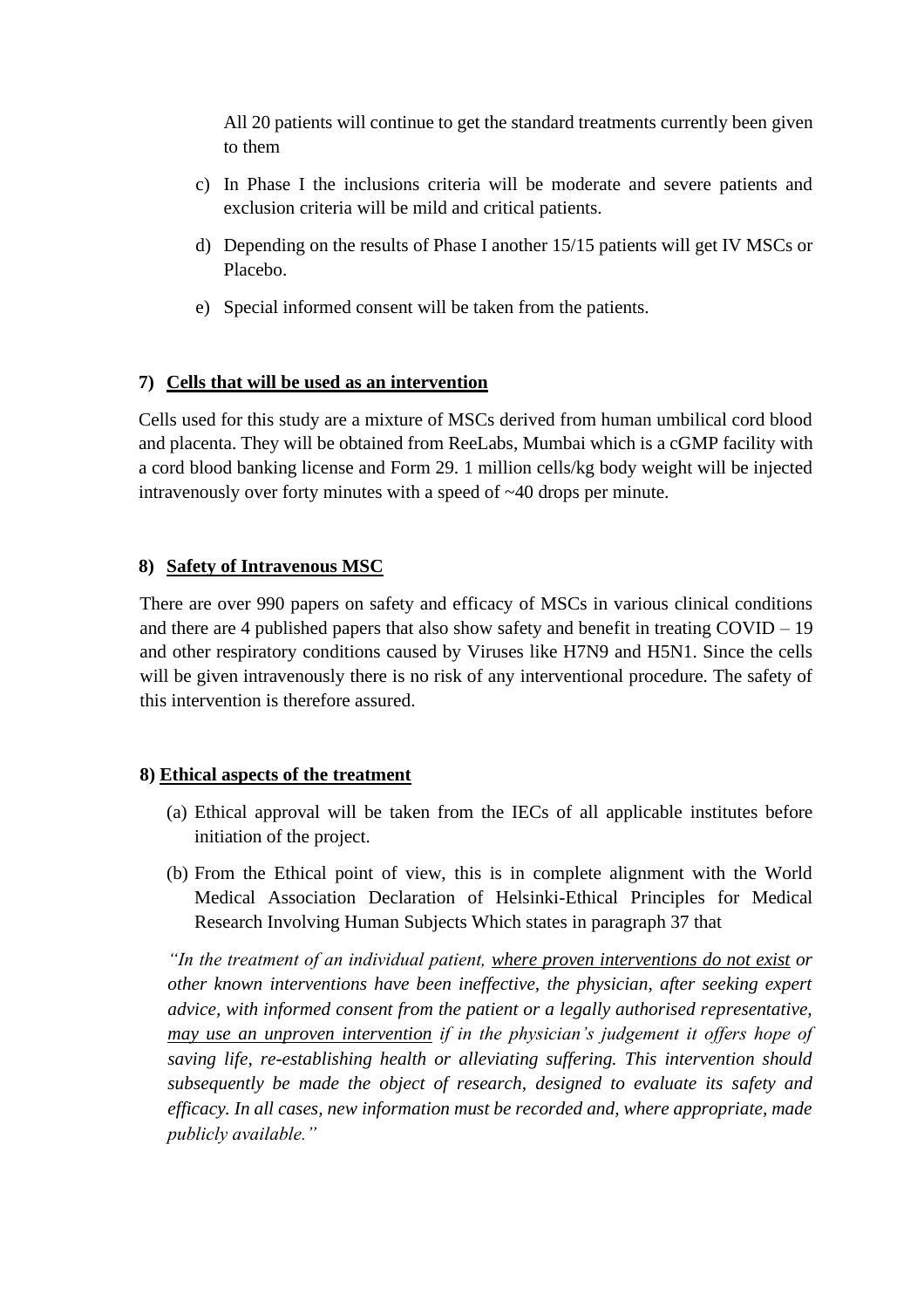#### **9) Regulatory jurisdiction**

I) Central regulatory authority (CDSCO)

a) Since the cells that we are using, umbilical cord and placental MSCs are more than minimally manipulated cells, which fall under the category of 'Stem Cell Derived Products'; therefore, they come under the jurisdiction of CDSCO.

b) In order no. F. No. DCGI/Misc./2014(132) of CDSCO, dated 5th September 2014 (attached as Annexure 9), it has been stated that new clinical trials should be evaluated in regard to 3 parameters

- (i) Assessment of risk versus benefit to the patients
- (ii) Innovation vis-à-vis existing therapeutic option
- (iii) Unmet medical need in the country

Our proposal meets with all the three criteria as follows

(i) Assessment of risk versus benefit to the patients: There are over 990 papers on safety and efficacy of MSCs in various clinical conditions and there are 4 published papers that also show safety and benefit in treating COVID – 19 and other respiratory conditions caused by Viruses like H7N9 and H5N1. Also, since the cells are given intravenously there is almost no risk in injecting MSCs. The benefits described in the paper by Leng et. al. 2020 are significant and life-saving, and therefore this criteria is met.

(ii) Innovation vis-à-vis existing therapeutic option: Presently there are no existing therapeutic options for COVID-19 therefore this will be a significant medical innovation. Therefore, this criteria is met.

(iii)Unmet medical need in the country: In view of the increasing incidence of COVID-19 infection, the possibility of our shifting from phase 2 to phase 3, the likelihood for the need for significant ventilatory and intensive care which is presently not available; there is a definitive and significant unmet medical need in the country. Therefore, this criterion is met.

II) Local Authority

Permission will be required from local Bombay Municipal Corporation (BMC).

#### **10) Cost implications:**

The cells and the entire treatment will be done free of cost so there will be no financial implications on either the patients or the MCGM.

ReeLabs, India has offered to supply free stem cells to all patients of COVID-19 infection in the country even after completion of the study.